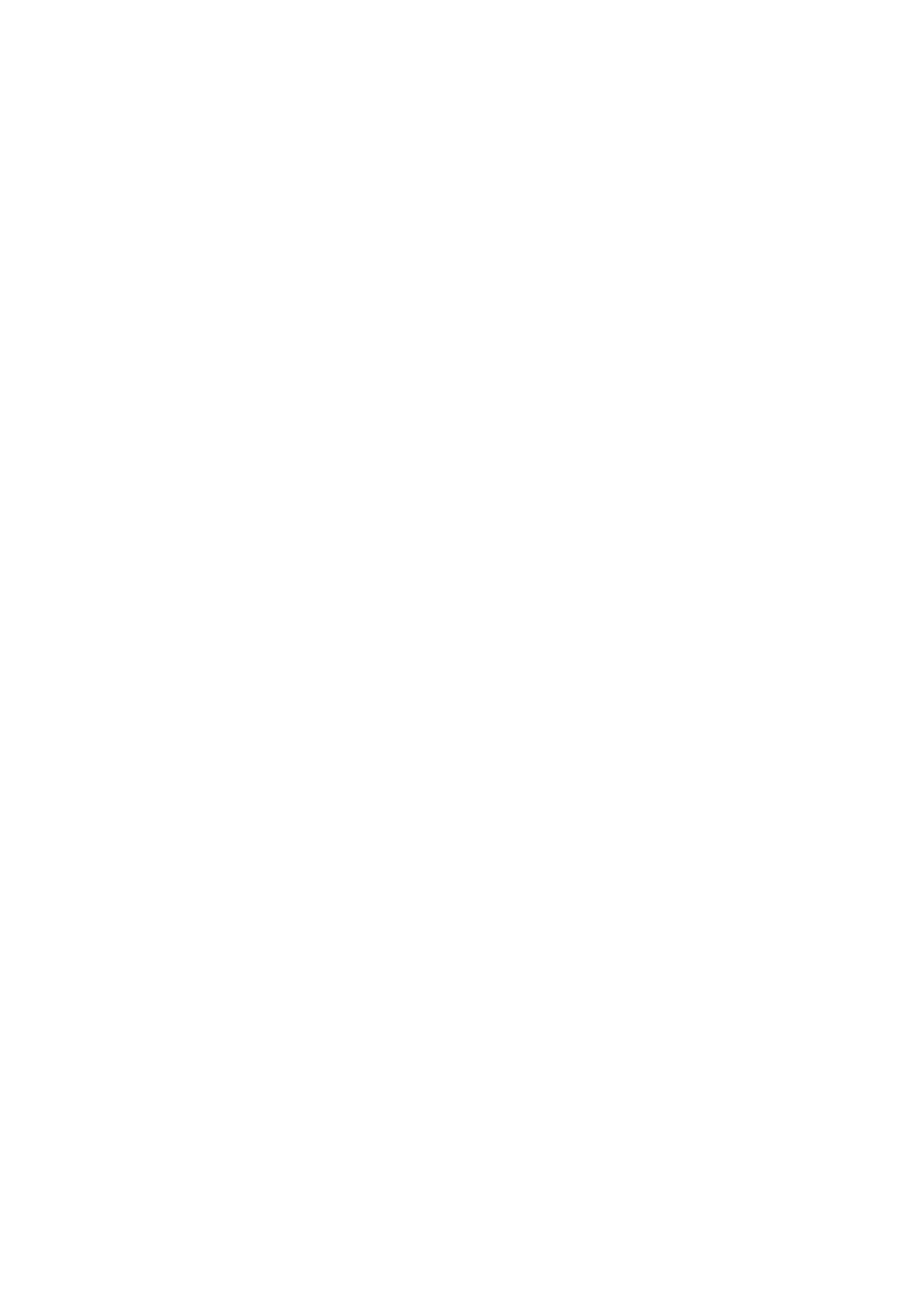| Friday, May 18th                   |                                                                                                                                                                                                                                                                                                                                                                                                                                                                                                                                                                                                                                                                                                                                                                  |
|------------------------------------|------------------------------------------------------------------------------------------------------------------------------------------------------------------------------------------------------------------------------------------------------------------------------------------------------------------------------------------------------------------------------------------------------------------------------------------------------------------------------------------------------------------------------------------------------------------------------------------------------------------------------------------------------------------------------------------------------------------------------------------------------------------|
| $9:30 - 10:00$<br>Lobby 101        | <b>Registration of participants</b>                                                                                                                                                                                                                                                                                                                                                                                                                                                                                                                                                                                                                                                                                                                              |
| $10:00 - 10:30$<br><b>Room 101</b> | <b>Media Culture Days - Opening ceremony</b><br>Mihaela Lutas, PhD, vice-rector of Babes-<br>Bolyai University, Cluj-Napoca<br>Elena Abrudan, PhD, chair of the Department<br>$\bullet$<br>of Journalism, Faculty of Political,<br><b>Administrative and Communication Sciences</b><br>(FSPAC)<br>Peter Gross, PhD, professor at the School of<br>Journalism & Electronic Media, University of<br>Tennessee, Knoxville, USA<br>Tudor Vlad, PhD, director of the James M. Cox<br>Jr. Center for International Mass<br>Communication Training and Research,<br>University of Athens, Georgia, USA<br>Javier Hernandez, PhD, dean of the San Jorge<br>University, Zaragoza, Spain<br><b>Ovidiu Cîmpean, head of Communications</b><br>Office, Cluj-Napoca City Hall |
| $10:30 - 12:00$<br>Room 101        | 25 years of Journalism at the Babeș-Bolyai<br><b>University, Cluj-Napoca</b><br>Video projection: Zapping 25 Years of Journalism<br><b>Education in Cluj-Napoca</b><br>Moderator: Elena Abrudan, Ph.D., chair of the<br>Department of Journalism at FSPAC<br><b>Special guests:</b><br>Tudor Vlad, PhD, University of Athens,<br>Georgia, USA                                                                                                                                                                                                                                                                                                                                                                                                                    |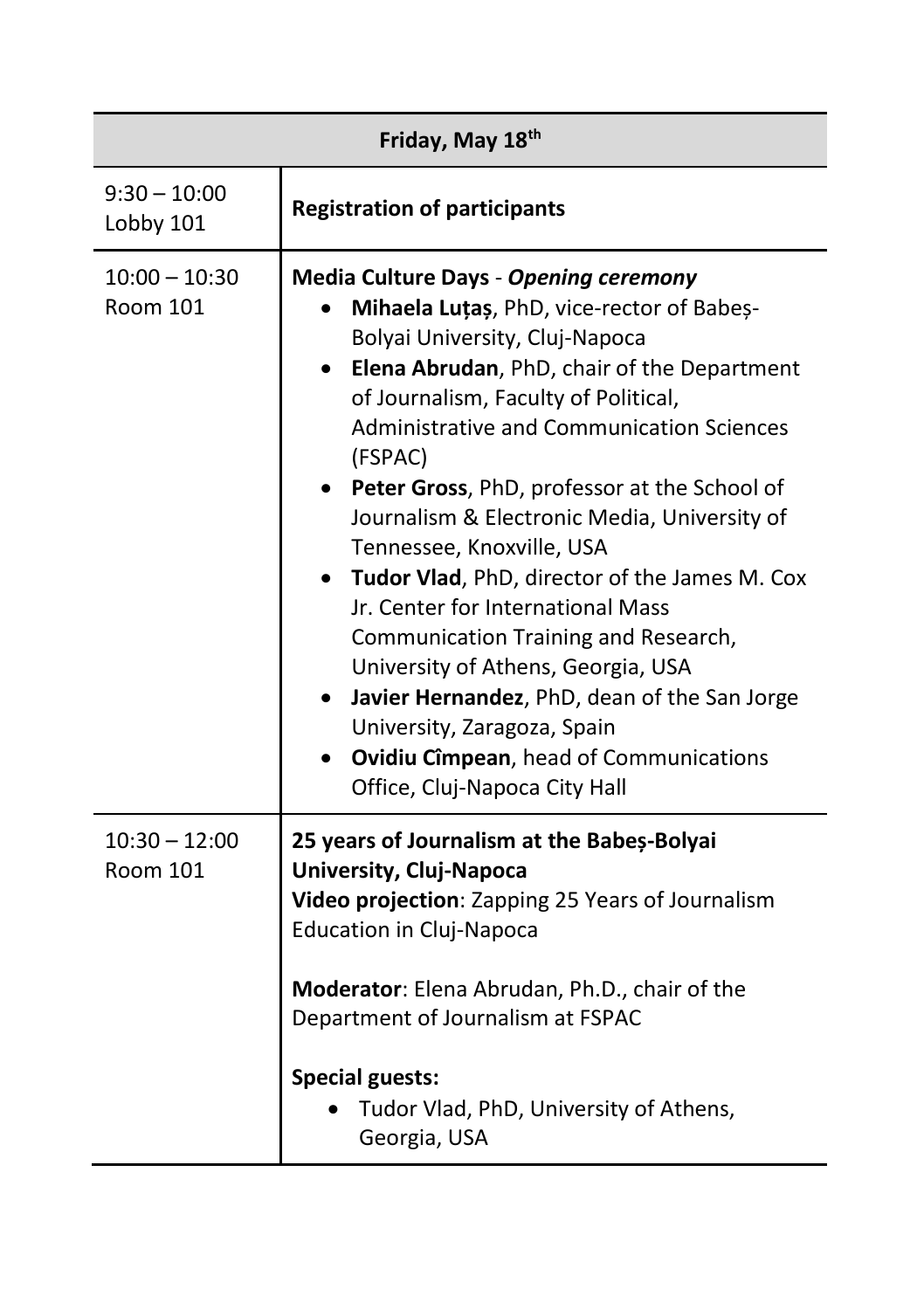|                                    | Peter Gross, PhD, University of Tennessee,<br><b>USA</b><br>Ilie Rad, PhD, Babeș-Bolyai University, Cluj-<br>Napoca<br>Tibori Szabo Zoltan, PhD, Babeș-Bolyai<br>University, Cluj-Napoca<br>Flaviu Călin Rus, PhD, Babeș-Bolyai University,<br>$\bullet$<br>Cluj-Napoca<br>Ioan Hosu, PhD, Babeș-Bolyai University, Cluj-<br>Napoca<br>Georgeta Drulă, PhD, University of Bucharest,<br>Romania<br>• Gheorghe Clitan, PhD, West University of<br>Timișoara, Romania<br>Mariana Cernicova, PhD, Politehnica<br>University Timișoara, Romania<br>Ovidiu Teodorescu, marketing manager at<br><b>Brinel</b><br>Remus Florescu, PhD candidate, editor-in-<br>chief of Adevărul, Transylvania edition, and<br>president of the Press Professionals<br>Association, Cluj-Napoca<br>Eugen Cojocariu, General Coordinator at<br>Radio România Internațional |
|------------------------------------|----------------------------------------------------------------------------------------------------------------------------------------------------------------------------------------------------------------------------------------------------------------------------------------------------------------------------------------------------------------------------------------------------------------------------------------------------------------------------------------------------------------------------------------------------------------------------------------------------------------------------------------------------------------------------------------------------------------------------------------------------------------------------------------------------------------------------------------------------|
|                                    | Ziva Sabag, PhD, Carmel College, Haifa, Israel                                                                                                                                                                                                                                                                                                                                                                                                                                                                                                                                                                                                                                                                                                                                                                                                     |
| $12:00 - 13:00$<br><b>Room 101</b> | Special guest: Moise Guran, journalist (România în<br>direct at Europa FM, moise.ro, Biziday news app)<br>De la generația online la generația mobile                                                                                                                                                                                                                                                                                                                                                                                                                                                                                                                                                                                                                                                                                               |
| $13:00 - 14:00$<br><b>Topaz</b>    | <b>Cocktail</b>                                                                                                                                                                                                                                                                                                                                                                                                                                                                                                                                                                                                                                                                                                                                                                                                                                    |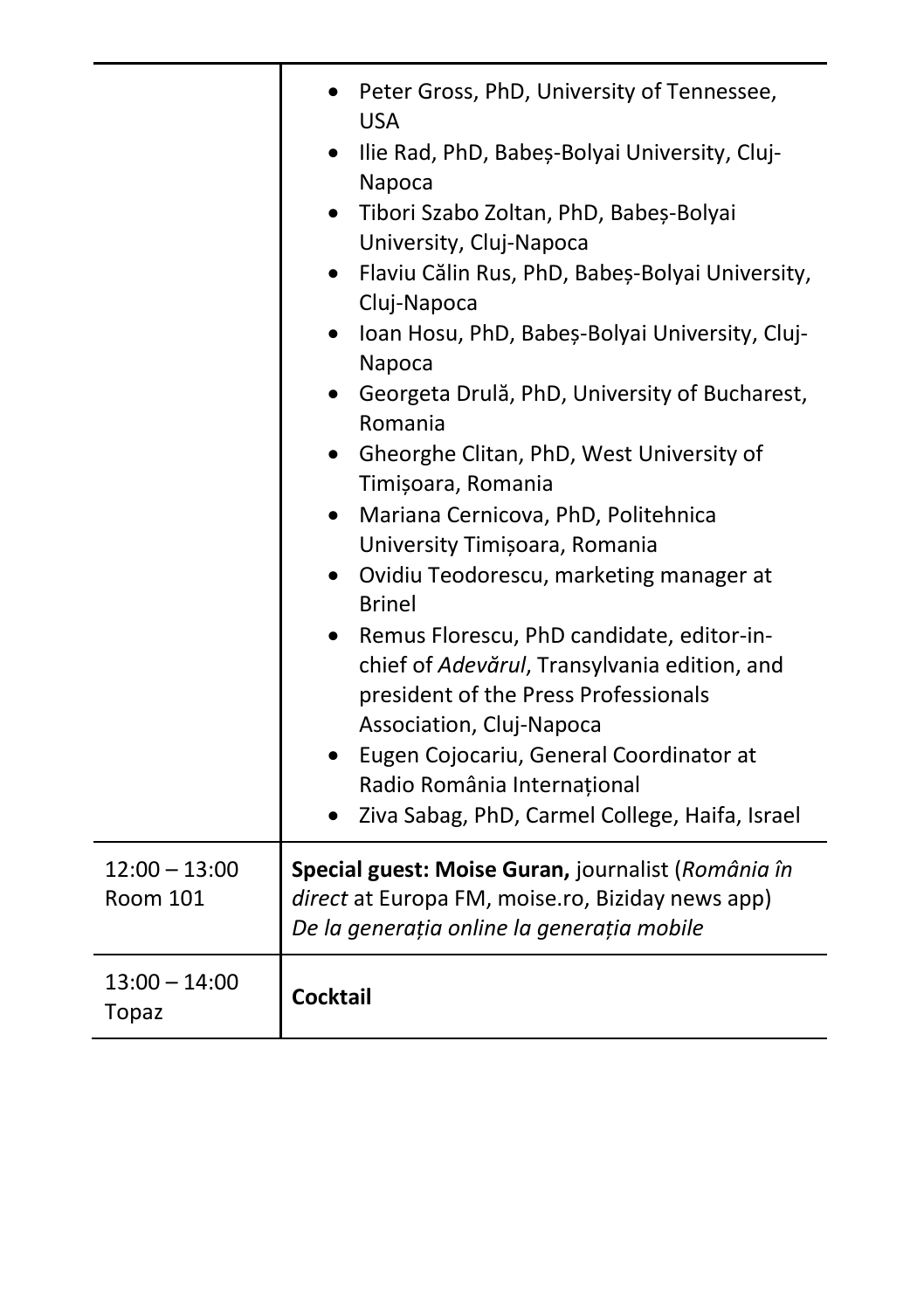| $14:00 - 14:30$<br>Room T1+T2 | <b>International Conference: Innovation in Journalism</b><br>education and media practices<br>Keynote speaker: Professor Peter Gross, PhD,<br>University of Tennessee, USA<br>Culture in mass media research (the Romanian case)                                                                                                                                                                                                                                                                                                                                                                                                                                                                                                                                                                                                                                                                                                |
|-------------------------------|---------------------------------------------------------------------------------------------------------------------------------------------------------------------------------------------------------------------------------------------------------------------------------------------------------------------------------------------------------------------------------------------------------------------------------------------------------------------------------------------------------------------------------------------------------------------------------------------------------------------------------------------------------------------------------------------------------------------------------------------------------------------------------------------------------------------------------------------------------------------------------------------------------------------------------|
| $14:30 - 17:00$<br>Room T1+T2 | <b>International Conference: Innovation in Journalism</b><br>education and media practices<br><b>Plenary session</b>                                                                                                                                                                                                                                                                                                                                                                                                                                                                                                                                                                                                                                                                                                                                                                                                            |
|                               | Chair: Ruth Oren, Ph.D., The University of Haifa,<br>Israel                                                                                                                                                                                                                                                                                                                                                                                                                                                                                                                                                                                                                                                                                                                                                                                                                                                                     |
|                               | <b>Invited speakers</b><br>Esther Durin, lecturer, Institute for Higher<br>Social Communication Studies, Brussels,<br>Belgium / PhD candidate at Praxiling - UMR<br>5267 CNRS - Université de Montpellier 3.<br>Laura Leprêtre, Institute for Higher Social<br>Communication Studies, Brussels, Belgium /<br>Educational coordinator at IHECS Academy,<br><b>Brussels</b><br>The promotion of citizen participation in the<br>media as a call for the renewal of higher<br>education in journalism<br>Charo Lacalle, PhD, and Cristina Pujol, PhD,<br>Autonomous University of Barcelona, Spain<br>Breaking the gap between academia and<br>civil society<br>Ángeles Durán Mañes, PhD, and Manuel<br>Aguilera Povedano, PhD, Center of Higher<br>Education Alberta Giménez, Comillas<br>Pontifical University, Palma Mallorca, Spain<br>Education as a key element for the critical<br>consumption of media and media literacy. |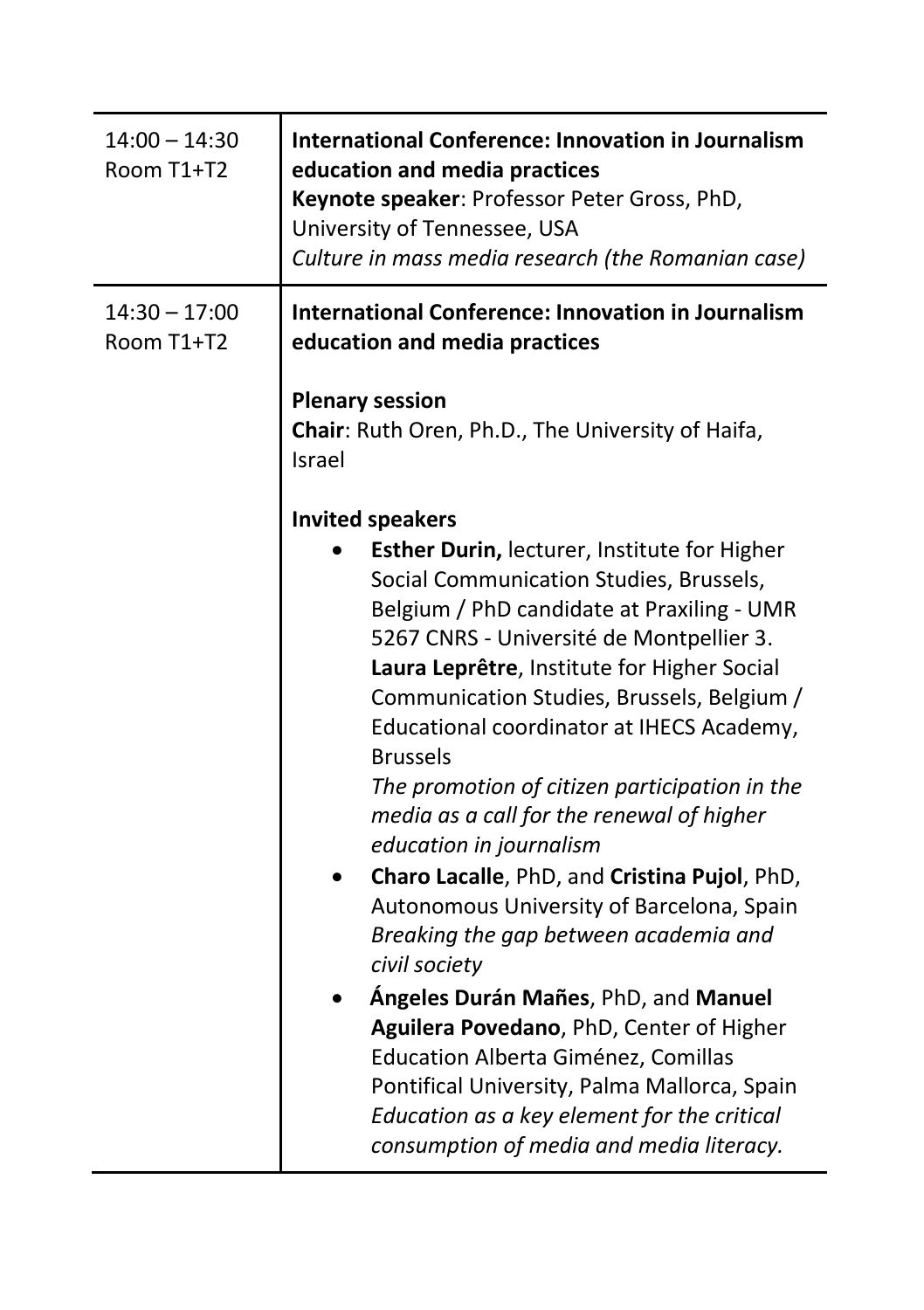|                               | The case of Spain<br>Tomoyuki Hashimoto, PhD candidate at the<br>University of Oxford, UK / Director of<br>Financial Economics Program at the<br>University of Management and Economics,<br>Vilnius, Lithuania<br>Teaching Bloomberg: an integrative<br>approach to the financial media education<br>Amanda Hamlin, PhD student at Babes-<br>Bolyai University, Cluj-Napoca, Romania /<br>Lecturer at Oakton Community College<br>The pros and cons of courses without<br>textbooks<br>Javier Hernandez, PhD, professor at San<br>Jorge University, Zaragoza, Spain<br>La peste 2018 a case study of transmedia<br>expantion in a digital platform<br>Ruth Oren, PhD, professor at the University<br>of Haifa, Israel<br>From "space" to "place": creating an image<br>of a city |
|-------------------------------|----------------------------------------------------------------------------------------------------------------------------------------------------------------------------------------------------------------------------------------------------------------------------------------------------------------------------------------------------------------------------------------------------------------------------------------------------------------------------------------------------------------------------------------------------------------------------------------------------------------------------------------------------------------------------------------------------------------------------------------------------------------------------------|
| $17:00 - 19:00$<br>Room T1+T2 | <b>Book launches</b><br>Moderator: Elena Abrudan, PhD, chair of the<br>Department of Journalism at FSPAC<br>Speakers:<br>Jeff Kelly Lowenstein, M.A., Grand Valley<br>University, Michigan, USA<br>The Chilean Chronicles: Moments and Memory<br>Forty Years After the Pinochet Coup<br>Elena Abrudan, PhD, professor at Babeș-<br>Bolyai University, Cluj-Napoca<br>Portret de grup: 25 de ani de jurnalism la<br>Universitatea "Babeș-Bolyai"<br>Scriitori clujeni în dialog                                                                                                                                                                                                                                                                                                   |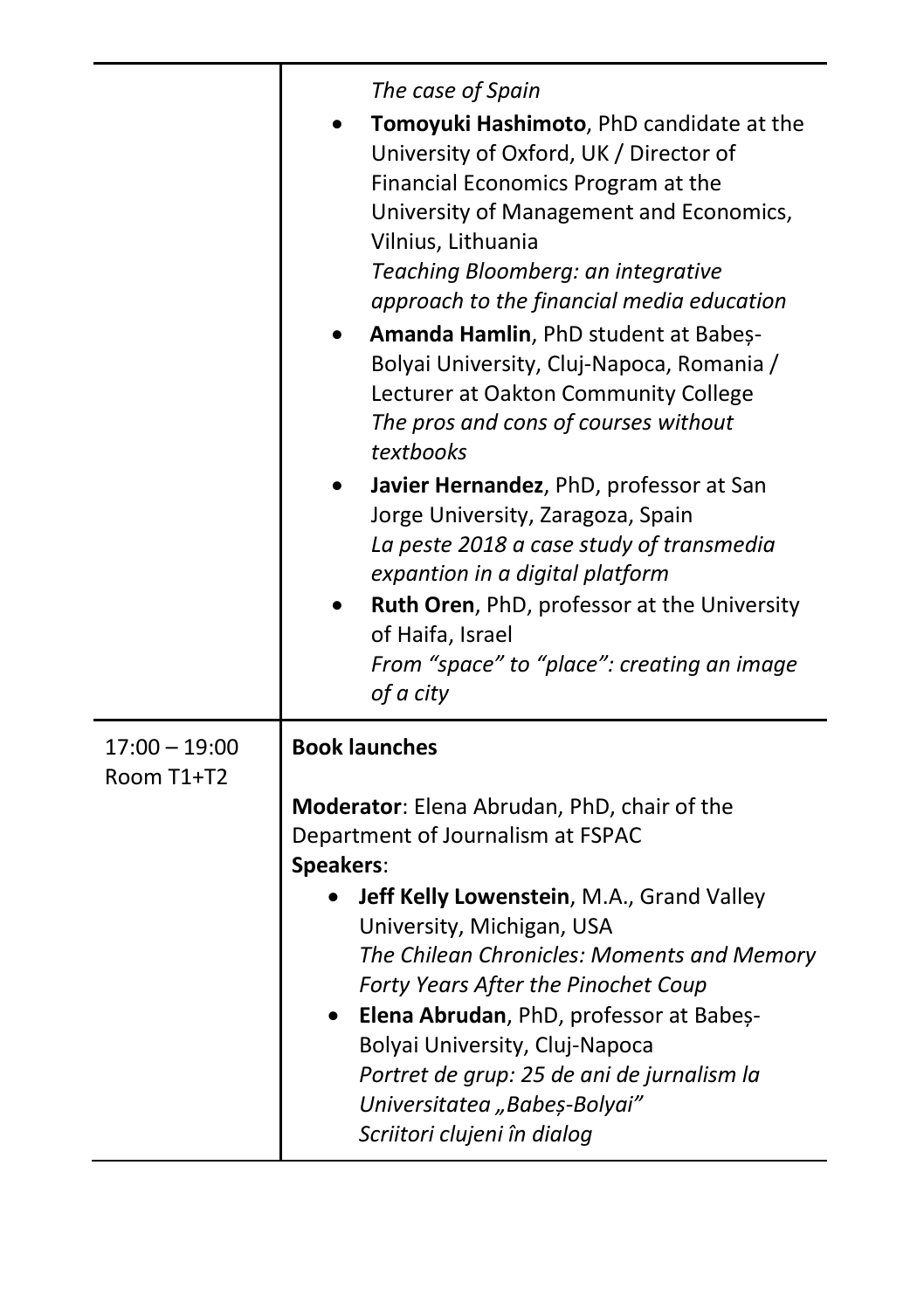|                       | • Viorel Nistor, PhD, lecturer at Babeș-Bolyai<br>University, Cluj-Napoca<br>Alter-media. Provocări noi și vechi ale<br>jurnalismului<br>Ilie Rad, PhD, professor at Babeș-Bolyai<br>$\bullet$<br>University, Cluj-Napoca<br>Călătorii prin țară (1995-2017)<br>Cristina Nistor, PhD, associate professor at<br>Babeș-Bolyai University, Cluj-Napoca<br>Acoperirea mediatică a situațiilor de criză<br>Communicating with the Media. Perspectives<br>on an Emerging Digital News Industry<br>Mariana Cernicova, PhD, associate professor<br>at Politehnica University Timișoara, Romania<br>Dicționarul general de expresii și locuțiuni al<br>limbii române, vol. I și II<br>Lucian Vasile Szabo, PhD, lecturer at West<br>University of Timișoara, Romania<br>Vămile jurnalismului<br>Cartea interviurilor SF<br>Bogdan Hrib, PhD, director of Tritonic<br>publishing house |
|-----------------------|-------------------------------------------------------------------------------------------------------------------------------------------------------------------------------------------------------------------------------------------------------------------------------------------------------------------------------------------------------------------------------------------------------------------------------------------------------------------------------------------------------------------------------------------------------------------------------------------------------------------------------------------------------------------------------------------------------------------------------------------------------------------------------------------------------------------------------------------------------------------------------|
| 19:00<br><b>Topaz</b> | <b>Dinner</b>                                                                                                                                                                                                                                                                                                                                                                                                                                                                                                                                                                                                                                                                                                                                                                                                                                                                 |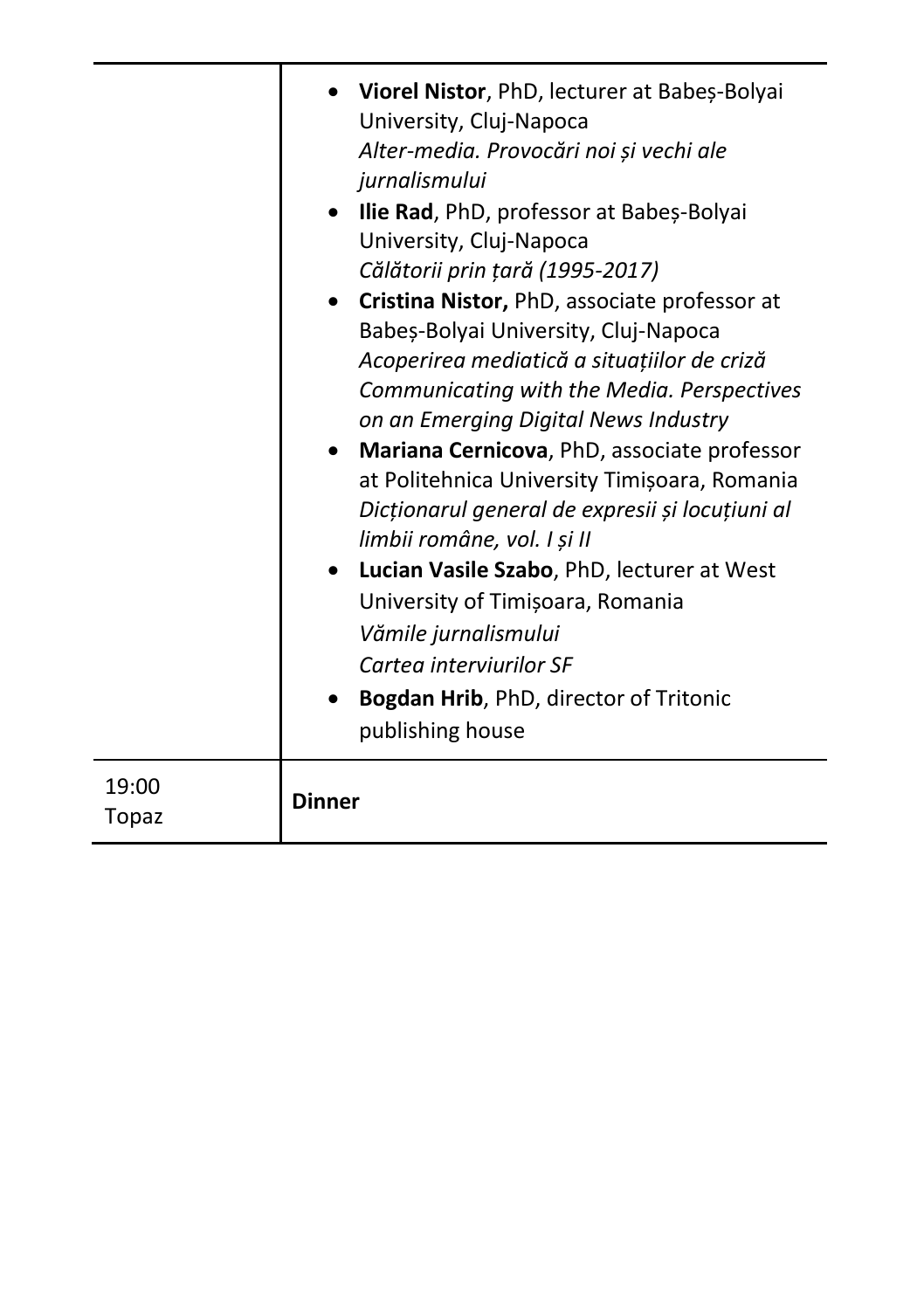| Saturday, May 19th        |                                                                                                                                                                                                                                                                                                                                                                                                                                                                                                                                                                                                                                                                                                                                                                                                                          |  |
|---------------------------|--------------------------------------------------------------------------------------------------------------------------------------------------------------------------------------------------------------------------------------------------------------------------------------------------------------------------------------------------------------------------------------------------------------------------------------------------------------------------------------------------------------------------------------------------------------------------------------------------------------------------------------------------------------------------------------------------------------------------------------------------------------------------------------------------------------------------|--|
| $9:00 - 13:00$<br>Room T1 | <b>International Conference: Innovation in Journalism</b><br>education and media practices<br><b>Parallel session</b>                                                                                                                                                                                                                                                                                                                                                                                                                                                                                                                                                                                                                                                                                                    |  |
|                           | Chairs: Georgeta Drulă, PhD, professor at University<br>of Bucharest, Romania<br>Mariana Cernicova, PhD, associate professor at<br>Politehnica University Timișoara, Romania<br>Speakers:<br>Tudor Vlad, PhD, professor at the University of<br>Athens, Georgia, USA<br>The Changing Education for Journalism and the<br><b>Communication Occupations</b><br>Pat Brereton, PhD, Dublin City University,<br>Ireland<br>Environmental literacy and new digital<br>audiences<br>Mădălina Bălășescu, PhD, lecturer at the<br>University of Bucharest, Romania<br>Experiential Method in Teaching Television.<br>Non-formal education methods for Journalism<br>Gheorghe Clitan, PhD, professor at the West<br>University of Timișoara, Romania<br>Teaching critical thinking by critical thinking<br>tests. Case study: LSAT |  |
|                           | Sînziana Jurău, PhD, lecturer at Babeș-Bolyai<br>University, Cluj-Napoca<br>Teaching critical thinking through ethical and<br>legal debates. The case of the media<br>representation of crime and criminality<br>Mariana Cernicova, PhD, associate professor at                                                                                                                                                                                                                                                                                                                                                                                                                                                                                                                                                          |  |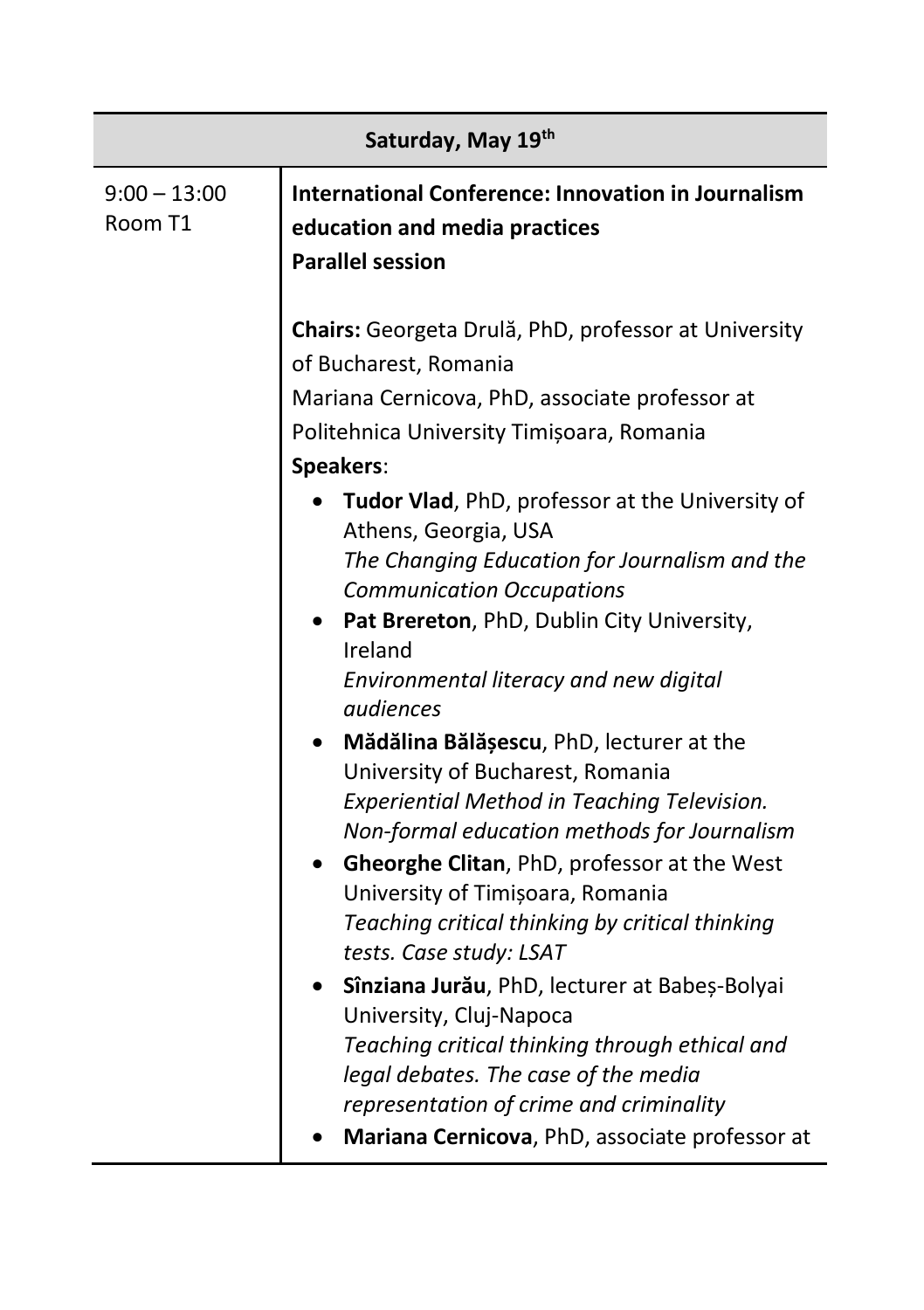Politehnica University Timișoara, Romania *The need for (increased) media competencies in the age of post-media*

- **Adela Fofiu**, PhD, adjunct professor at Babeș-Bolyai University Cluj-Napoca / Senior researcher at Schloer Consulting Group *Teaching digital research skills in media and communication studies*
- **Horea Mihai Bădău**, PhD, lecturer at the University of Bucharest, Romania *Does non-supervisory learning of Artificial Intelligence algorithms limit or encourage creativity?*
- **Sebastian Cochinescu**, PhD candidate at the University of Bucharest, Romania *How the blockchain technologies may impact the digital media content creation and consumption*
- **Marius Bența**, PhD, research fellow at the "George Barițiu" History Institute / Adjunct professor at Babeș-Bolyai University, Cluj-Napoca

*Media and cyborgs: How the "smart revolution" pushes society into permanent liminality*

- **Iasmina Petrovici**, PhD and **Lucian-Vasile Szabo**, PhD, lecturers at West University of Timișoara, Romania *Convergence in Communication and New Media*
- **Radu Meza**, PhD, associate professor at Babeș-Bolyai University, Cluj-Napoca, Romania *Data Mashups for Data Journalism: Visualization and Reporting Scenarios for Exploring Public Procurement Data*
- **Georgeta Drulă**, PhD, professor at the University of Bucharest, Romania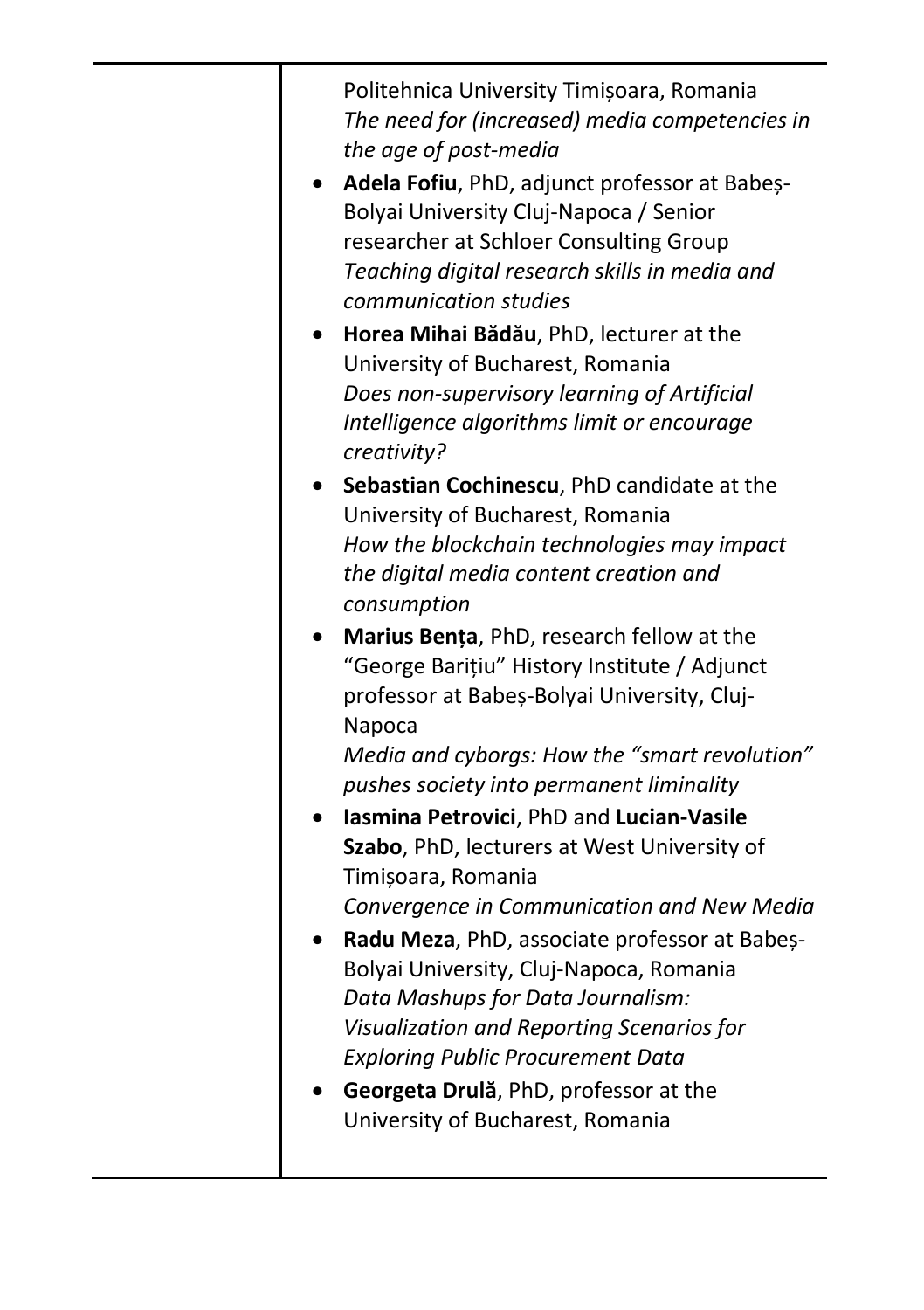*Instagram: A social network analysis for the content posted by photo-journalists* **Andreea Mogoș,** PhD, associate professor at Babeș-Bolyai University *Fake photos – from fiction to fact* **Delia Bălaș (Balaban)**, PhD, professor at Babeș-Bolyai University, Cluj-Napoca *Influencer marketing: A comparative perspective Germany and Romania* **Adela Fofiu**, PhD, adjunct professor at Babeș-Bolyai University Cluj-Napoca / Senior researcher at Schloer Consulting Group. **Raluca Igret** PhD candidate at Babeș-Bolyai University, Cluj-Napoca *Discursive frames and sentiment in communicating sustainability in Europe* **Flavia Țăran**, PhD candidate and research assistant at Babeș-Bolyai University, Cluj-Napoca *Data dump: open source data and its uses in Romanian journalism* **Paul Boca**, PhD candidate, Babeș-Bolyai University, Cluj-Napoca, Romania *Binge-watchers: The online consumption of TV series* **Cristina Nistor,** PhD, associate professor at Babeș-Bolyai University, Cluj-Napoca *The revival of radio production through podcasting* **Elena Abrudan**, PhD, professor at Babeș-Bolyai University, Cluj-Napoca *Cultural representations in the virtual public sphere* **Elena Porumb**, PhD, associate professor at Babeș-Bolyai University, Cluj-Napoca. **Ghilea Adelina**, M.A. student at Babeș-Bolyai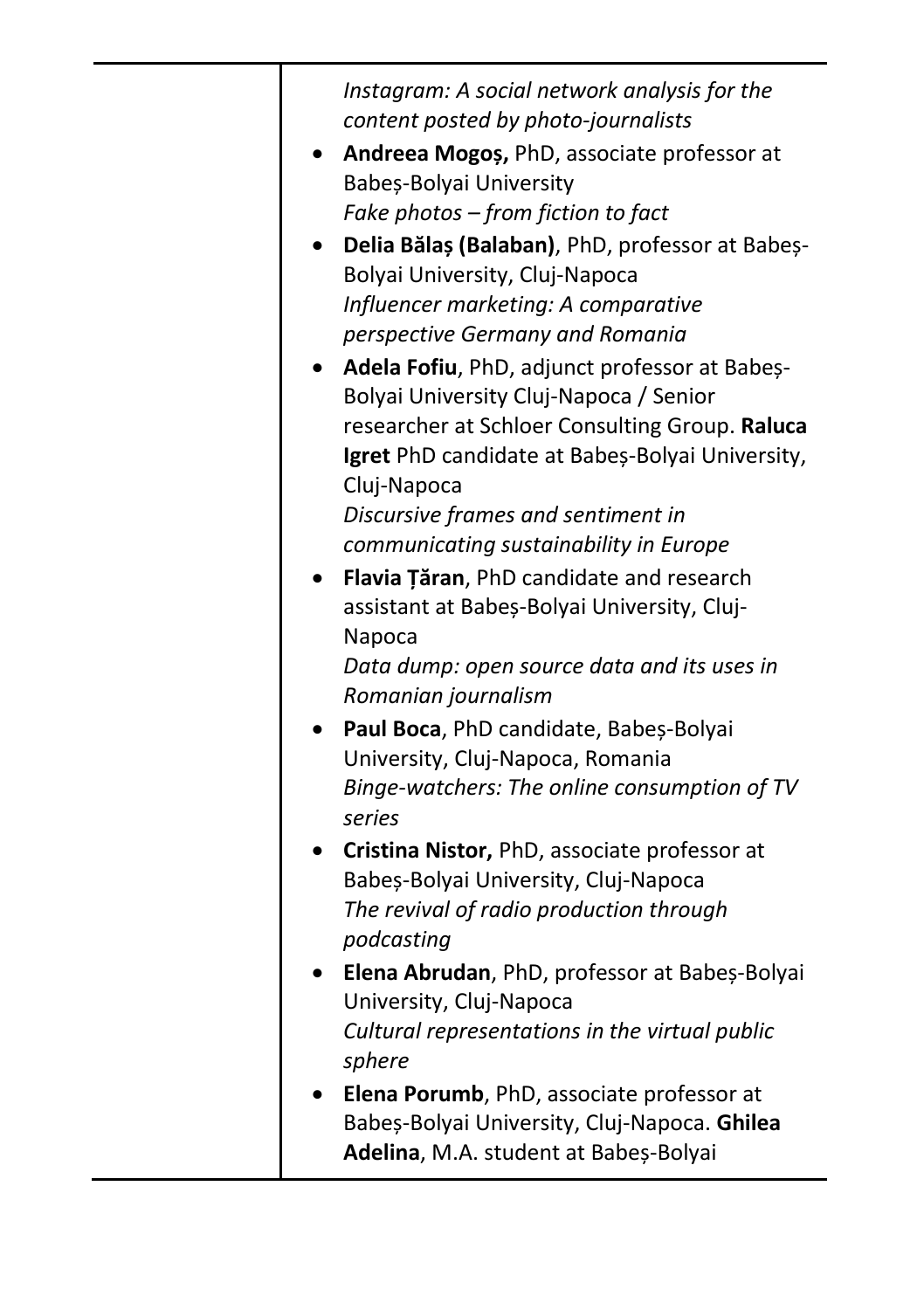| University, Cluj-Napoca<br>Media as a successful story in a sustainable                   |
|-------------------------------------------------------------------------------------------|
| development process                                                                       |
| Alexandra Ormenișan, PhD candidate and<br>research assistant at Babeș-Bolyai University,  |
|                                                                                           |
| Cluj-Napoca<br>Innovation, the way of surviving as an                                     |
| independent media institution. Case study:<br>recorder.ro                                 |
| Oana Ometa, PhD, lecturer at Babeș-Bolyai<br>University, Cluj-Napoca                      |
|                                                                                           |
| The pursuit of happiness: no news is good news.<br>Reinventing writing in the digital era |
| Adrian Popa, PhD candidate at Babeș-Bolyai<br>University, Cluj-Napoca                     |
| Understanding the dynamics of structure and                                               |
| immersion in selected Romanian reportage                                                  |
| stories covering social-issues                                                            |
| Ovidiu Duță, PhD candidate at Babeș-Bolyai                                                |
| University, Cluj-Napoca                                                                   |
|                                                                                           |
| Immersive journalism and the prosumer<br>audience                                         |
| Alexandru Dorofte, PhD candidate at Babes-                                                |
| Bolyai University, Cluj-Napoca                                                            |
| Innovative technologies in modern video                                                   |
| production. A case study on the Untold 2017                                               |
| aftermovie                                                                                |
| Rebeka Török-Ágoston, PhD candidate at                                                    |
| Babeș-Bolyai University                                                                   |
| Women's Image Widespread through Mass                                                     |
| Media in the Communist Regime in Romania                                                  |
| Rita Glózer, PhD, University of Pecs, Hungary                                             |
| Places, images and memories: representations                                              |
| of Pecs on Instagram                                                                      |
|                                                                                           |
|                                                                                           |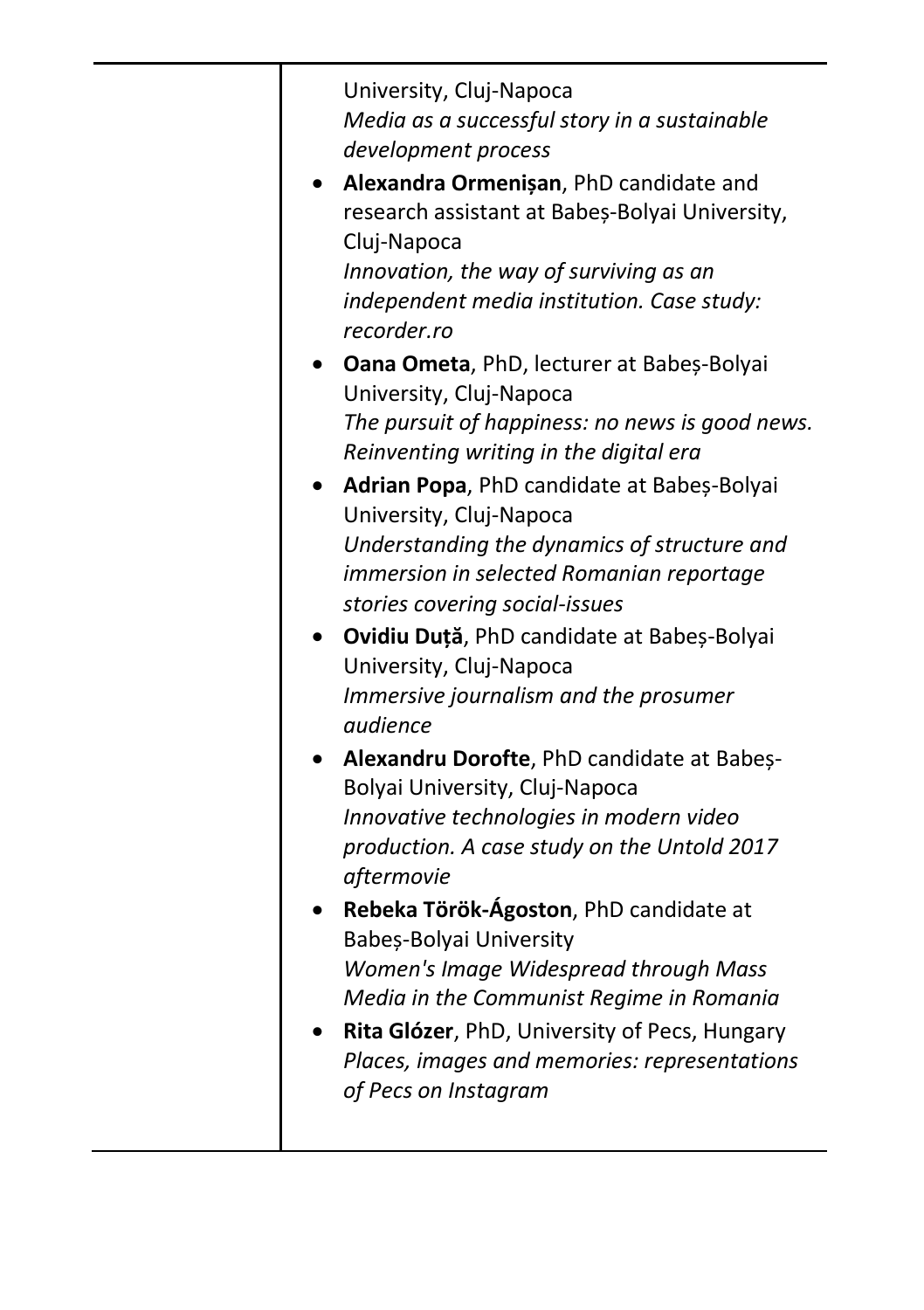| $9:00 - 11:30$<br>Room T2 | International Conference: Innovation in Journalism<br>education and media practices<br><b>Parallel session</b>                                                                                                                                                                                                                                                                                                                                                                                                                                                                                                                                                                                                                                                                                                                          |
|---------------------------|-----------------------------------------------------------------------------------------------------------------------------------------------------------------------------------------------------------------------------------------------------------------------------------------------------------------------------------------------------------------------------------------------------------------------------------------------------------------------------------------------------------------------------------------------------------------------------------------------------------------------------------------------------------------------------------------------------------------------------------------------------------------------------------------------------------------------------------------|
|                           | Chairs: Lect. dr. Viorel Nistor, Universitatea Babeș-<br>Bolyai, Cluj-Napoca<br>Drd. Remus Florescu, Universitatea Babeș-Bolyai,<br>Cluj-Napoca<br><b>Speakers:</b><br>Lect. dr. Viorel Nistor, Universitatea Babeș-<br>Bolyai, Cluj-Napoca<br>Populism media<br>Lect. Rareș Beuran, Universitatea Babeș-Bolyai,<br>Cluj-Napoca<br>Reinventarea fotojurnalismului în era digitală<br>Drd. Valentin Mik, Universitatea Babeș-Bolyai,<br>Cluj-Napoca<br>Influența mass-media și ale noilor tehnologii<br>asupra practicii învățării și instruirii<br>Drd. Ionuț Hușanu, Universitatea Babeș-Bolyai,<br>Cluj-Napoca<br>Designul editorial în presa online românească:<br>tendințe și stilistică<br>Dr. Bogdan Hrib, cadru didactic asociat,<br>Universitatea Babeș-Bolyai, Cluj-Napoca<br>Fotografiile banalului înconjurător - news, fake |
|                           | news sau no news în social media<br>Dr. Claudia Chiorean, asistent de cercetare,<br>Universitatea Babeș-Bolyai, Cluj-Napoca<br>Studentul de anul I: între valori, interese și<br>decizii de carieră<br>Drd. Mihaela Coste, Universitatea Babeș-Bolyai,<br>Cluj-Napoca<br>Reprezentări vizuale ale catastrofelor naturale<br>pe Instagram: #hurricaneirma                                                                                                                                                                                                                                                                                                                                                                                                                                                                                |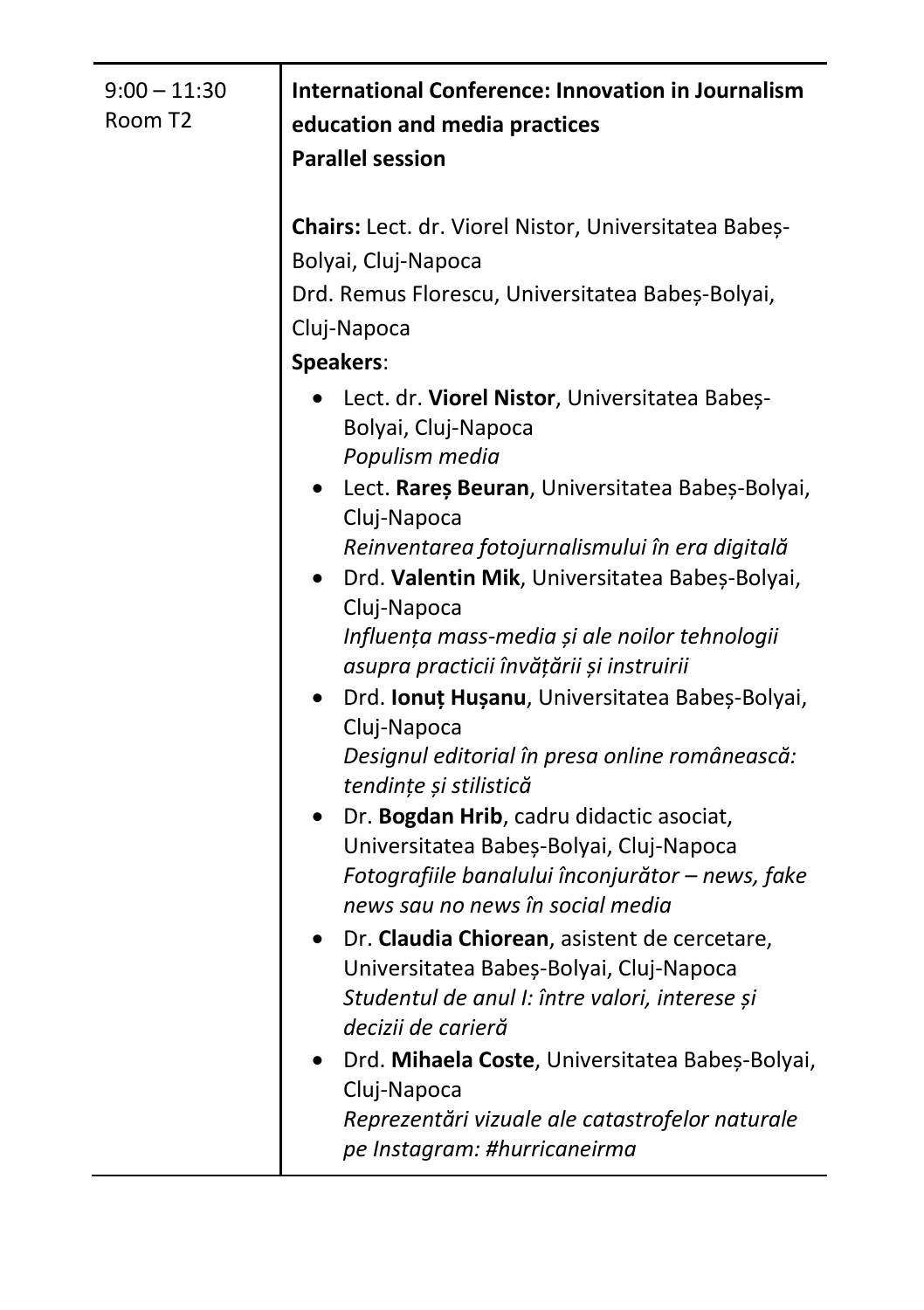|                                        | · Drd. Cătălin Nunu, Universitatea Babeș-Bolyai,<br>Cluj-Napoca și redactor DigiFM<br>Standarde de digitalizare și convergența<br>tehnologiilor în radiodifuziune. Cercetări și<br>contribuții privind implementarea sistemelor<br>DAB, DAB+ și DRM în rândul posturilor de radio<br>din Europa<br>· Drd. Remus Florescu, Universitatea Babeș-<br>Bolyai, Cluj-Napoca și redactor-șef redacțiile<br>"Adevărul" din Transilvania<br>Conținutul viral: de ce distribuim |
|----------------------------------------|-----------------------------------------------------------------------------------------------------------------------------------------------------------------------------------------------------------------------------------------------------------------------------------------------------------------------------------------------------------------------------------------------------------------------------------------------------------------------|
| $12:00 - 14:00$<br>Room T <sub>2</sub> | Workshop "Prezentarea primei Carte Etice a Retelelor<br>Sociale. Proiectul unei comunități etice online".<br>Moderator: lecturer Horea Badau, Ph.D., University of<br><b>Bucharest</b>                                                                                                                                                                                                                                                                                |
| $14:00 - 15:00$                        | Lunch                                                                                                                                                                                                                                                                                                                                                                                                                                                                 |
| 16:00<br>20:00<br>All day              | Cluj Days 2018 (optional)<br>Cluj Days Parade (Union Square)<br>The Transylvania State Philharmonic Orchestra and<br>Choir (Union Square)<br>Miniature train exhibition (Casino Urban Culture<br>Center, Central Park)                                                                                                                                                                                                                                                |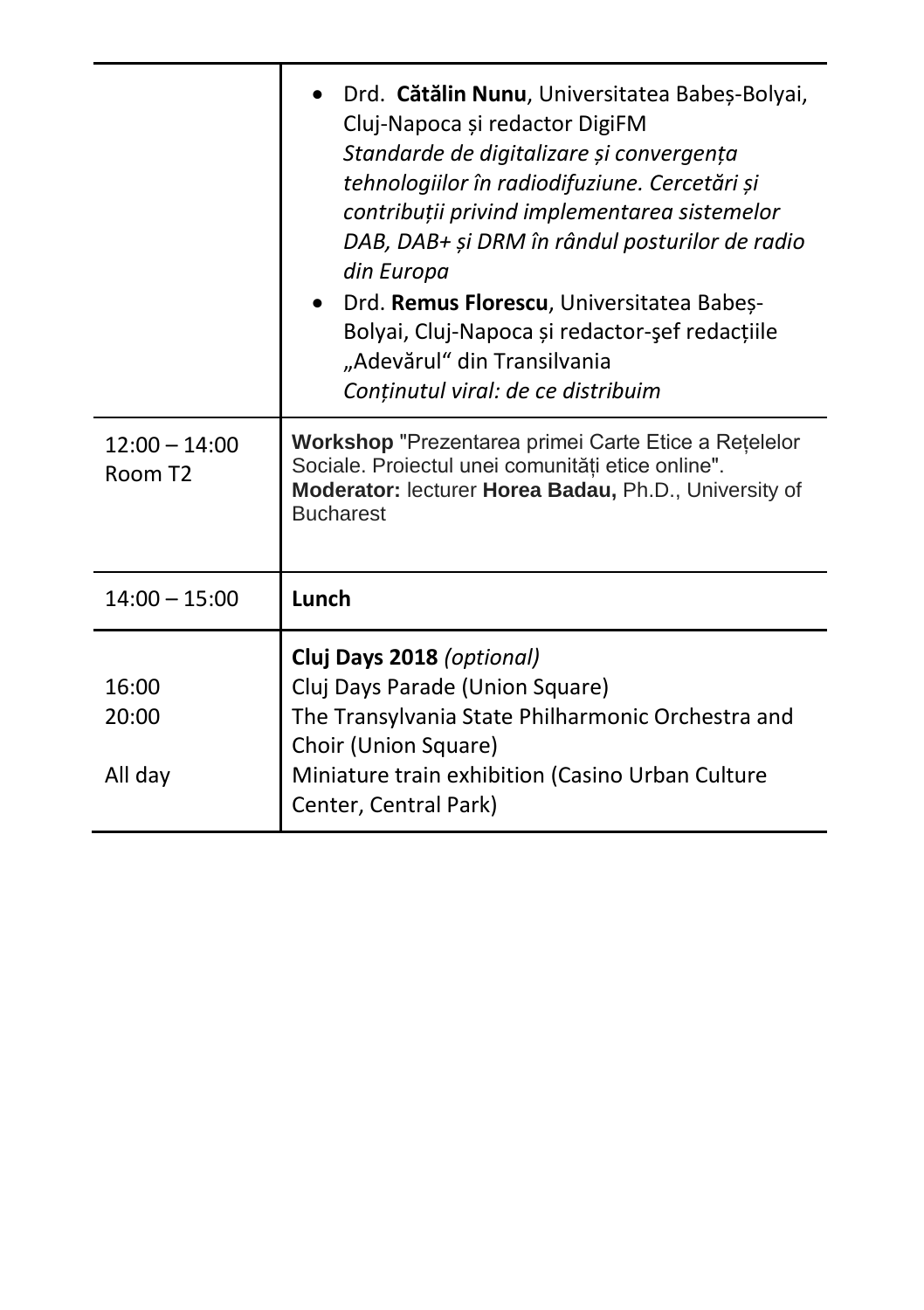| Sunday, May 20th               |                                                                                                                                                                                                                                                                                                                                                                                                               |
|--------------------------------|---------------------------------------------------------------------------------------------------------------------------------------------------------------------------------------------------------------------------------------------------------------------------------------------------------------------------------------------------------------------------------------------------------------|
| 09:00                          | <b>Trip to Alba Iulia Fortress</b>                                                                                                                                                                                                                                                                                                                                                                            |
|                                | Monday, May 21 <sup>th</sup>                                                                                                                                                                                                                                                                                                                                                                                  |
| $09:30 - 11:30$<br>Room T1, T2 | <b>Students' Conference: Media and Society: Models,</b><br><b>Representations and Current Phenomena</b><br>German/Hungarian/English/Romanian sessions                                                                                                                                                                                                                                                         |
|                                | Chairs: Radu Meza, PhD, associate professor at<br>Babeș-Bolyai University, Cluj-Napoca<br>Győrffy Gábor, PhD, lecturer at Babeș-Bolyai<br>University, Cluj-Napoca                                                                                                                                                                                                                                             |
|                                | Jury:<br>Peter Gross, PhD, professor at the University<br>of Tennessee, USA<br>Andreea Mogoș, associate professor at<br>Babeș-Bolyai University, Cluj-Napoca<br>Júlia Vallasek, PhD, lecturer at Babeș-Bolyai<br>University, Cluj-Napoca<br>Tibori Szabo Zoltan, PhD, associate professor<br>at Babeș-Bolyai University, Cluj-Napoca<br>Mihai Lisei, PhD, lecturer at Babeș-Bolyai<br>University, Cluj-Napoca |
| 11:30 - 12:30<br>Room T1       | <b>Meeting with:</b><br>Călin Hințea, PhD, Dean of the College of<br>Political, Administrative and Communication<br>Sciences, Babeș-Bolyai University, Cluj-<br>Napoca<br>Representatives from the Centre for<br><b>International Cooperation</b><br>Department of Journalism faculty members                                                                                                                 |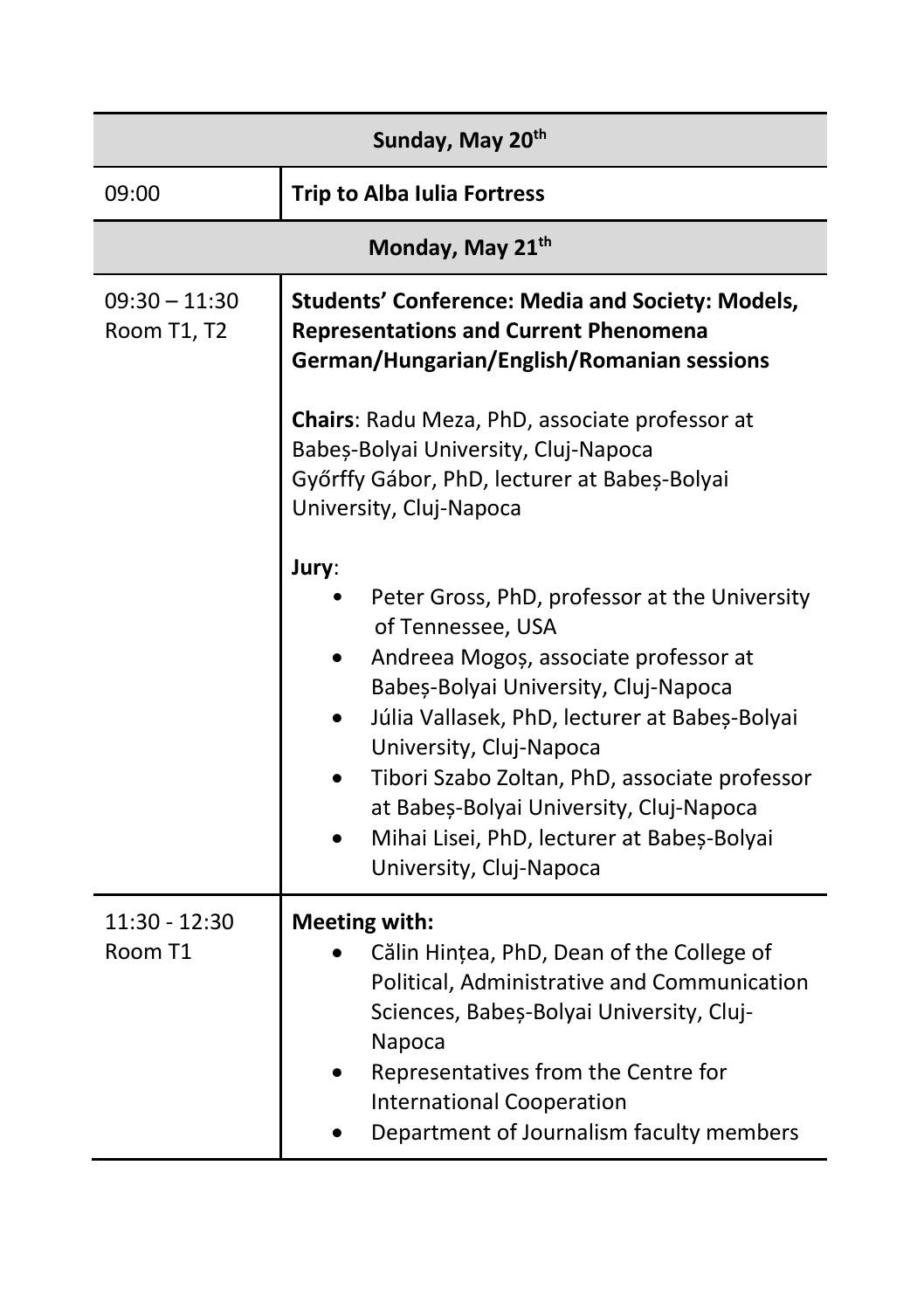| 13:00 - 14:00                                                                            | <b>Lunch break</b>                                                                                                                                                                                                                                                                                                                                              |
|------------------------------------------------------------------------------------------|-----------------------------------------------------------------------------------------------------------------------------------------------------------------------------------------------------------------------------------------------------------------------------------------------------------------------------------------------------------------|
| $14:00 - 16:00$<br>Room T3                                                               | <b>Content++ Competition</b><br>Moderators: Radu Meza, PhD, associate professor at<br>Babeș-Bolyai University, Cluj-Napoca<br>Rareș Beuran, PhD, lecturer at Babeș-Bolyai<br>University Cluj-Napoca                                                                                                                                                             |
| $16:00 - 16:15$<br>Room T3                                                               | Speaker: Rita Glózer, PhD, University of Pecs,<br>Hungary                                                                                                                                                                                                                                                                                                       |
| $16:15 - 17:00$<br>Room T3                                                               | <b>Content++ Competition award ceremony</b><br>Jury:<br>Peter Gross, PhD, professor at the University<br>of Tennessee, USA<br>Cristina Nistor, PhD, associate professor at<br>Babeș-Bolyai University, Cluj-Napoca<br>Lucian-Vasile Szabo, PhD, lecturer at West<br>٠<br>University of Timișoara<br>Bogdan Roșca, Radio Cluj<br>Vasile Hotea Fernezan, TVR Cluj |
| $17:00 - 18:00$<br>"Octavian Goga"<br>County Library,<br>Dorobanților<br>Street, no. 104 | <b>Graphic art exhibition opening: Lucian Blaga</b><br><b>Revisited</b><br>Moderator: Elena Abrudan, PhD, professor at Babes-<br>Bolyai University, Cluj-Napoca<br><b>Speakers:</b><br>Péter Árpád, PhD, lecturer at FSPAC<br>Paul Boca, PhD candidate at FSPAC                                                                                                 |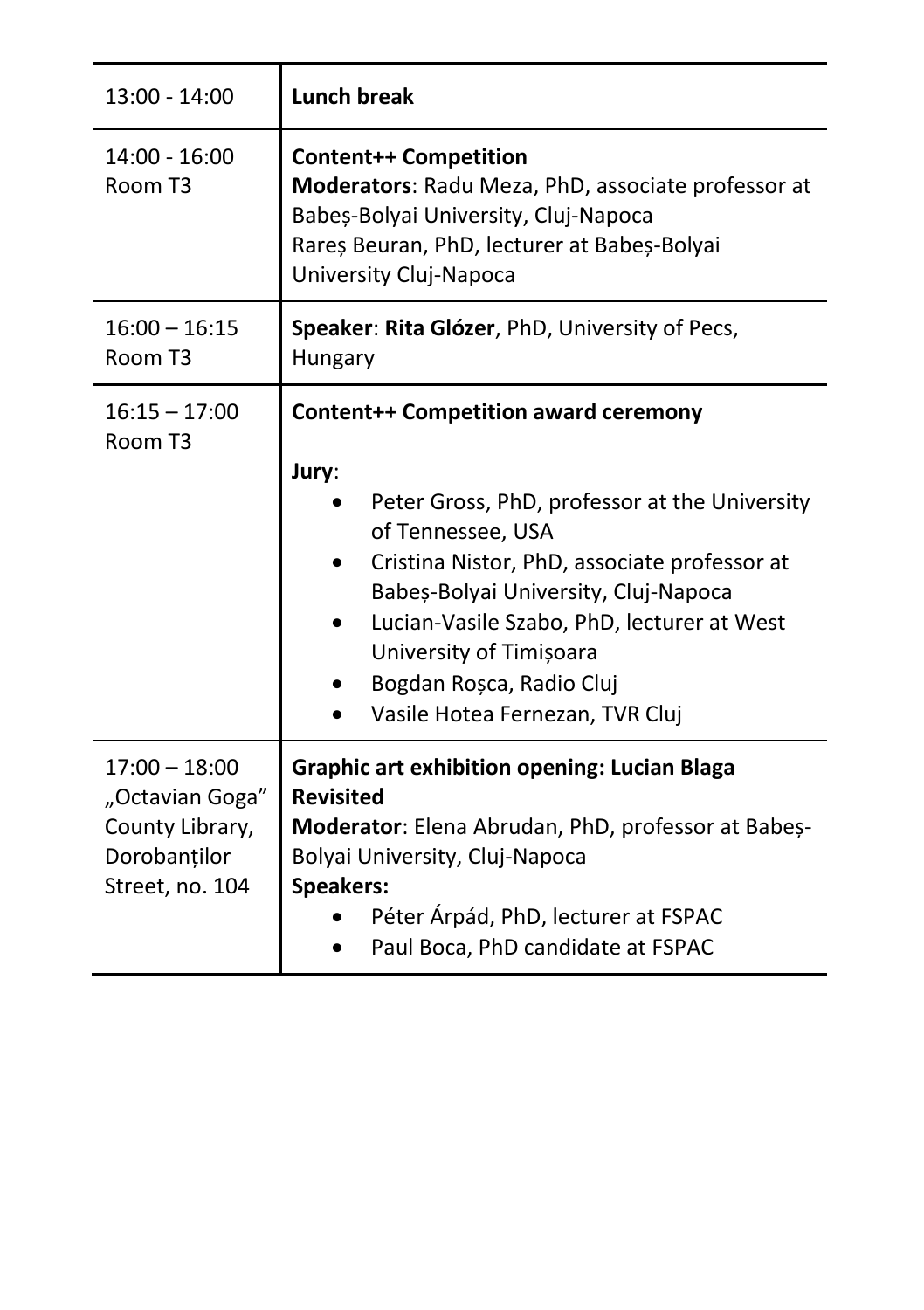| Tuesday, May 22th                            |                                                                                                                                                                                                                                                                                                                                                                              |  |
|----------------------------------------------|------------------------------------------------------------------------------------------------------------------------------------------------------------------------------------------------------------------------------------------------------------------------------------------------------------------------------------------------------------------------------|--|
| $11:00 - 13:00$<br>Aula Magna,<br><b>BBU</b> | <b>Professor Honoris Causa Awarding Ceremony</b><br>PHD Professor Peter Gross, PhD, professor at the<br>School of Journalism & Electronic Media, University<br>of Tennessee, Knoxville, USA                                                                                                                                                                                  |  |
| $13:00 - 15:00$                              | <b>Cocktail</b>                                                                                                                                                                                                                                                                                                                                                              |  |
| $17:00 - 19:00$<br>Museum of Art<br>Cluj     | <b>Photo Exhibition Opening:</b><br><b>MY SPACE - MY PLACE</b><br>Ruth Oren, PhD, photojournalist and professor at the<br>University of Haifa, Israel<br>MY SPACE - MY PLACE - A project of the students<br>from the Department of Journalism, Babeș-Bolyai<br>University, Cluj-Napoca<br>Moderator: Rares Beuran, PhD, lecturer at Babes-<br>Bolyai University, Cluj-Napoca |  |
|                                              | Speakers:<br>Ovidiu Cîmpean, Director of<br>Communication, Local Development and<br>Project Management at the Cluj-Napoca City<br>Hall<br>Elena Abrudan, PhD, professor of Visual<br><b>Communication at FSPAC</b>                                                                                                                                                           |  |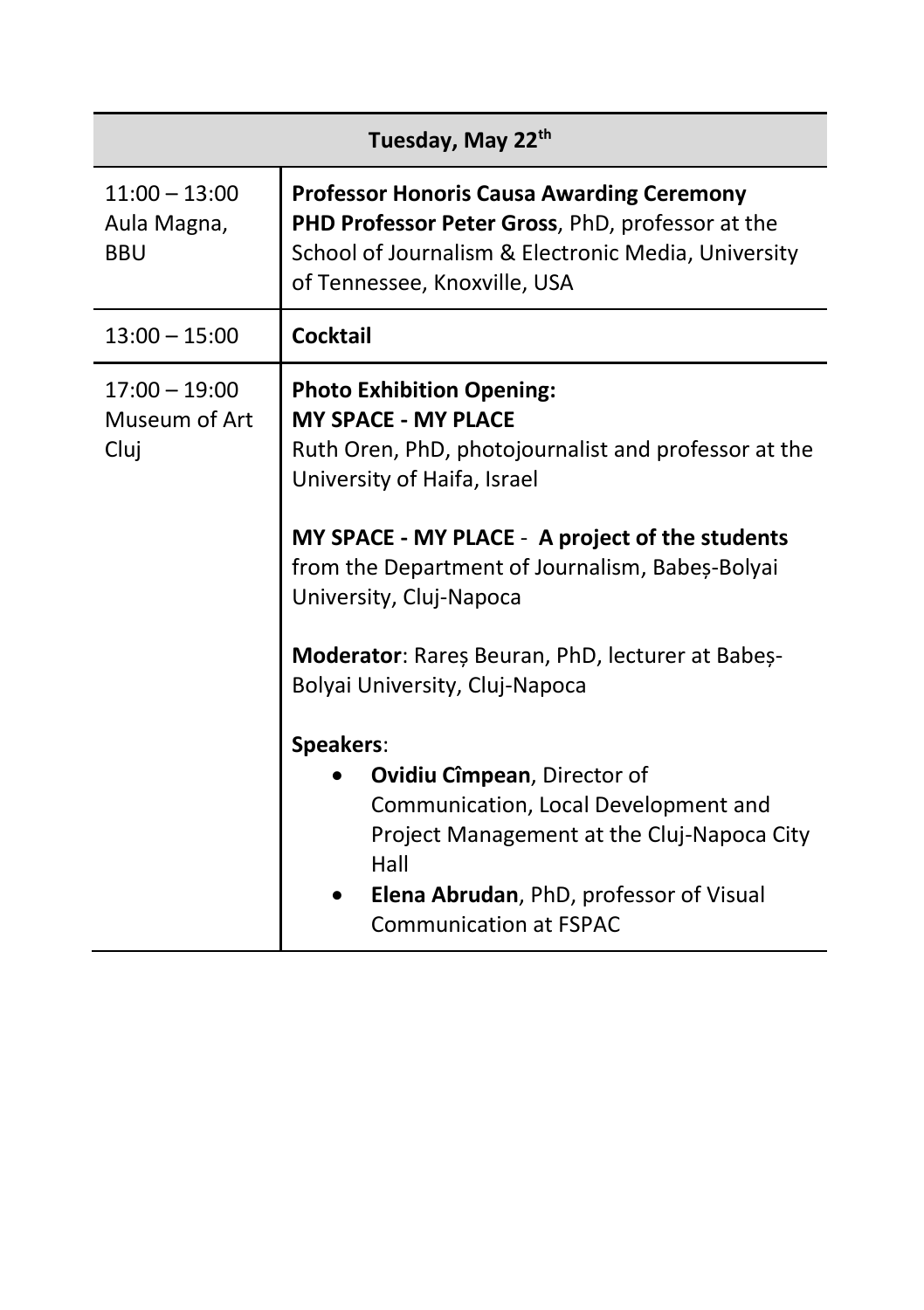| Wednesday, 23 <sup>th</sup>  |                                                                                                                                                                                                                                                                                                                                                                                                                                                                                                                             |  |
|------------------------------|-----------------------------------------------------------------------------------------------------------------------------------------------------------------------------------------------------------------------------------------------------------------------------------------------------------------------------------------------------------------------------------------------------------------------------------------------------------------------------------------------------------------------------|--|
| $10:00 - 12:00$<br>Room T3   | <b>Workshop: Media Systems and Industries</b><br>Peter Gross PhD, professor at the School of<br>Journalism & Electronic Media, University of<br>Tennessee, Knoxville, USA                                                                                                                                                                                                                                                                                                                                                   |  |
| $12:00 - 13:00$<br>Lobby 101 | Students' photojournalism national exhibition:<br><b>FOCUS on digital students</b><br>Moderator: Rareș Beuran, PhD, lecturer at Babeș-<br>Bolyai University, Cluj-Napoca<br>Speakers:<br>Ruth Oren, PhD, photojournalist and<br>professor at the University of Haifa, Israel<br>Andreea Mogoș, PhD, associate professor at<br>Babeș-Bolyai University, Cluj-Napoca<br>Lucian-Vasile Szabo, PhD, lecturer at West<br>University of Timișoara                                                                                 |  |
| $13:00 - 15:00$<br>Room 101  | Round table: The state of photojournalism in the<br>digital age<br>Chair: Rareș Beuran, PhD, lecturer at Babeș-Bolyai<br>University, Cluj-Napoca<br>Speakers:<br>Ruth Oren, PhD, photojournalist and professor<br>at the University of Haifa, Israel<br>• Dorel Găină, PhD, professor at the University of<br>Arts and Design, Cluj-Napoca<br>Andreea Mogoș, PhD, associate professor at<br>Babeș-Bolyai University, Cluj-Napoca<br>Paul Popovici, PhD, associate professor at<br>Dimitrie Cantemir University, Cluj-Napoca |  |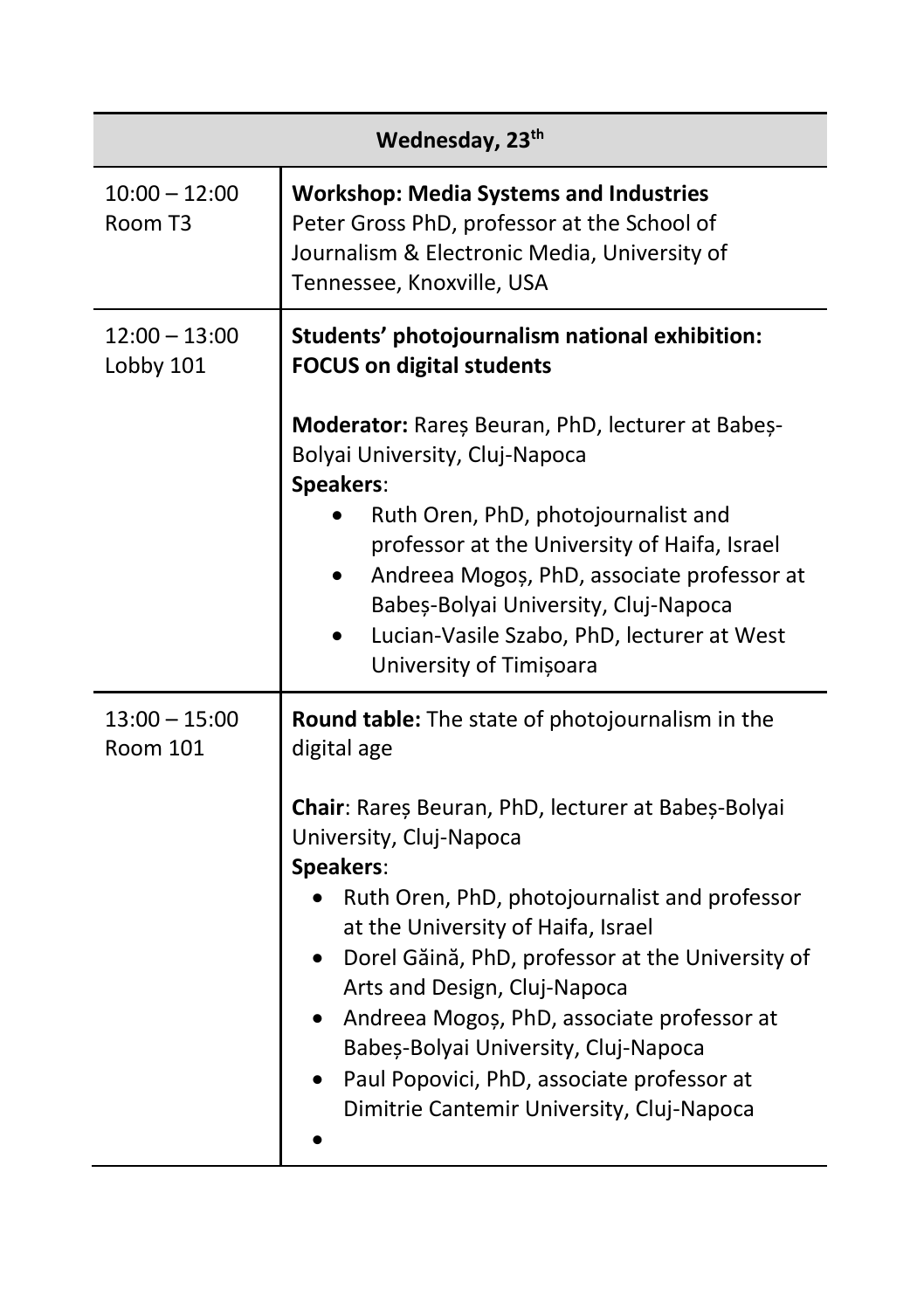|                                                   | Mira Marincaș, PhD, lecturer at Sapientia<br>University<br>Szabo Tamas, senior photographer<br>Raul Stef, photojournalist PRESSONE<br>Lorand Vakarcs, photojournalist SINTEZA,<br>Transilvania Reporter<br>Călin Ilea, photojournalist<br>Tomas Tothpal, photographer and PhD<br>$\bullet$<br>candidate at Babeș-Bolyai University, Cluj-<br>Napoca<br>Emil Moritz, photojournalist                                                                                                                                                        |
|---------------------------------------------------|--------------------------------------------------------------------------------------------------------------------------------------------------------------------------------------------------------------------------------------------------------------------------------------------------------------------------------------------------------------------------------------------------------------------------------------------------------------------------------------------------------------------------------------------|
| 15:00 -16:00<br>Lobby 101                         | Lunch                                                                                                                                                                                                                                                                                                                                                                                                                                                                                                                                      |
| 16:00 – 18:00<br>Room T1, T2                      | Round Table: Investigative journalism<br>Chair: Jeff Kelly Lowenstein, M.A., Grand Valley<br>University, Michigan State, USA<br>Speakers:<br>Tibori Szabo Zoltan, PhD, associate professor<br>at Babeș-Bolyai University, Cluj-Napoca<br>Cosmin Marian, PhD, associate professor at<br>Babeș-Bolyai University, Cluj-Napoca<br>Viorel Nistor, PhD, lecturer at Babeș-Bolyai<br>University, Cluj-Napoca<br>Irinel Rotariu, military prosecutor, Iași<br>Adrian Cioflanca, National Council for the<br>Study of Security Archives, Bucharest |
| $18:00 - 19:30$<br>Room T1                        | Workshop: Prof. Pat Brereton PhD, City University,<br>Dublin                                                                                                                                                                                                                                                                                                                                                                                                                                                                               |
| $19:00 - 20:00$<br>Minerva House<br>Napoca no. 16 | Photo exhibition: Images from India<br>Daria Ion, PhD, Babeș-Bolyai University<br>Moderator: Tibori Szabo Zoltan, PhD, associate<br>professor, Babeș-Bolyai University, Cluj-Napoca                                                                                                                                                                                                                                                                                                                                                        |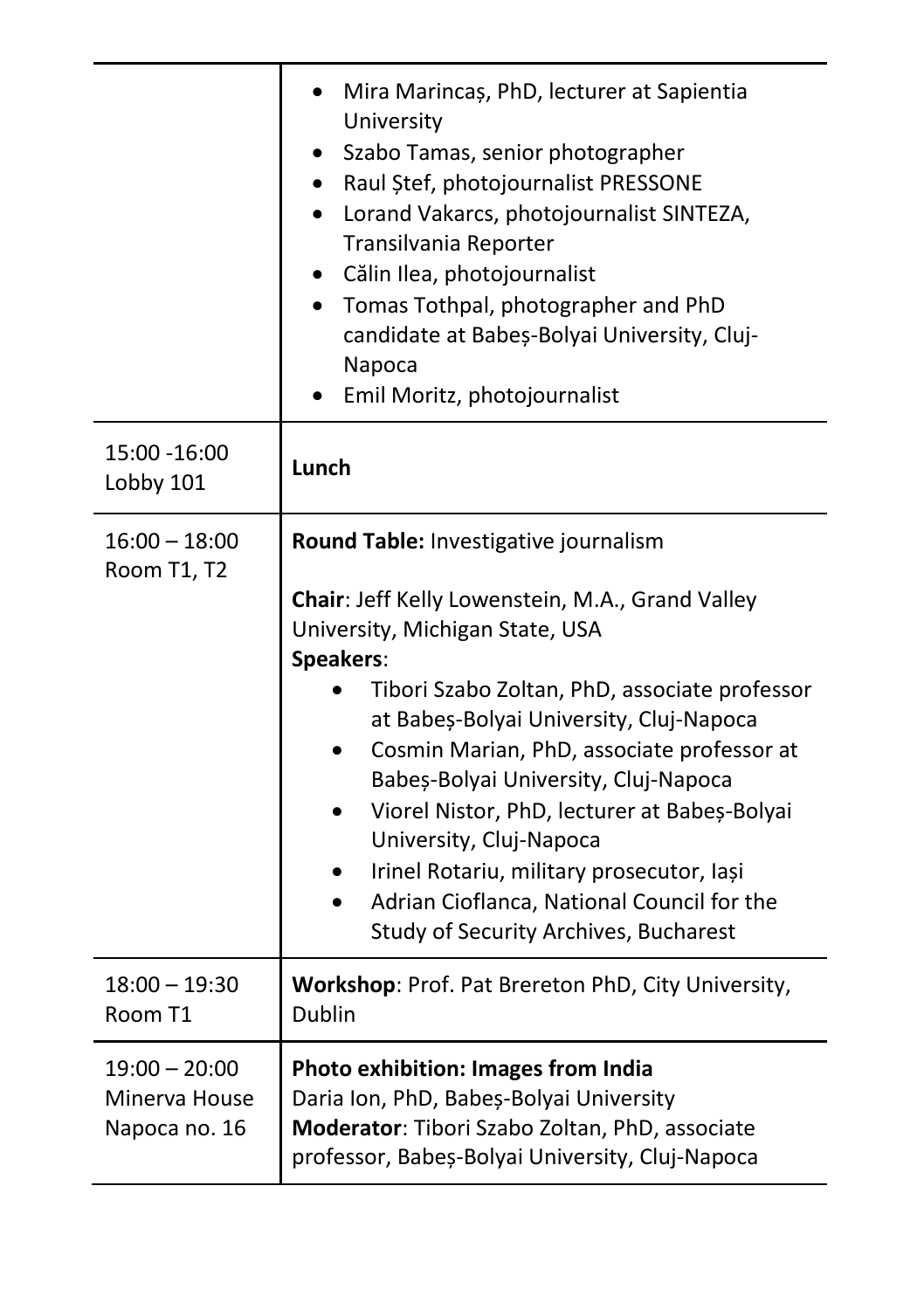| Thursday, 24th                              |                                                                                                     |  |
|---------------------------------------------|-----------------------------------------------------------------------------------------------------|--|
| $10:00 - 14:00$<br>Cinema Mărăști           | V for Visual Students' Non-fiction Short Film<br><b>Festival</b>                                    |  |
|                                             | Moderator: Lect. dr. Constantin Trofin, Universitatea<br>Babeș-Bolyai, producător TV                |  |
|                                             | • Master class Dan Curean, documentary film<br>producer, TVR                                        |  |
|                                             | • Screening of the documentary film <i>in cautarea</i><br>lostriței.                                |  |
|                                             | Authors: Dan Curean, Dan Păvăloiu                                                                   |  |
|                                             | Jury: Dan Curean, Cosmin Savu - PROTV, Dan                                                          |  |
|                                             | Păvăloiu - TVR, Ovidiu Pop - TVR, Vasile Hotea                                                      |  |
|                                             | Fernezan - TVR)                                                                                     |  |
|                                             | <b>Award ceremony</b>                                                                               |  |
| $14:00 - 14:30$<br>Room T3                  | <b>Closing Remarks</b>                                                                              |  |
|                                             | Moderator: Tibori Szabo Zoltan, PhD, associate<br>professor at Babeș-Bolyai University, Cluj-Napoca |  |
| 14:30<br>Cafeteria FSPAC                    | Lunch                                                                                               |  |
| Friday, May 25th                            |                                                                                                     |  |
| 10:00                                       | Visiting Cluj - The Heart of Transylvania                                                           |  |
| 20:00<br><b>Union Square</b><br>Cluj-Napoca | <b>Opening Ceremony TIFF</b>                                                                        |  |